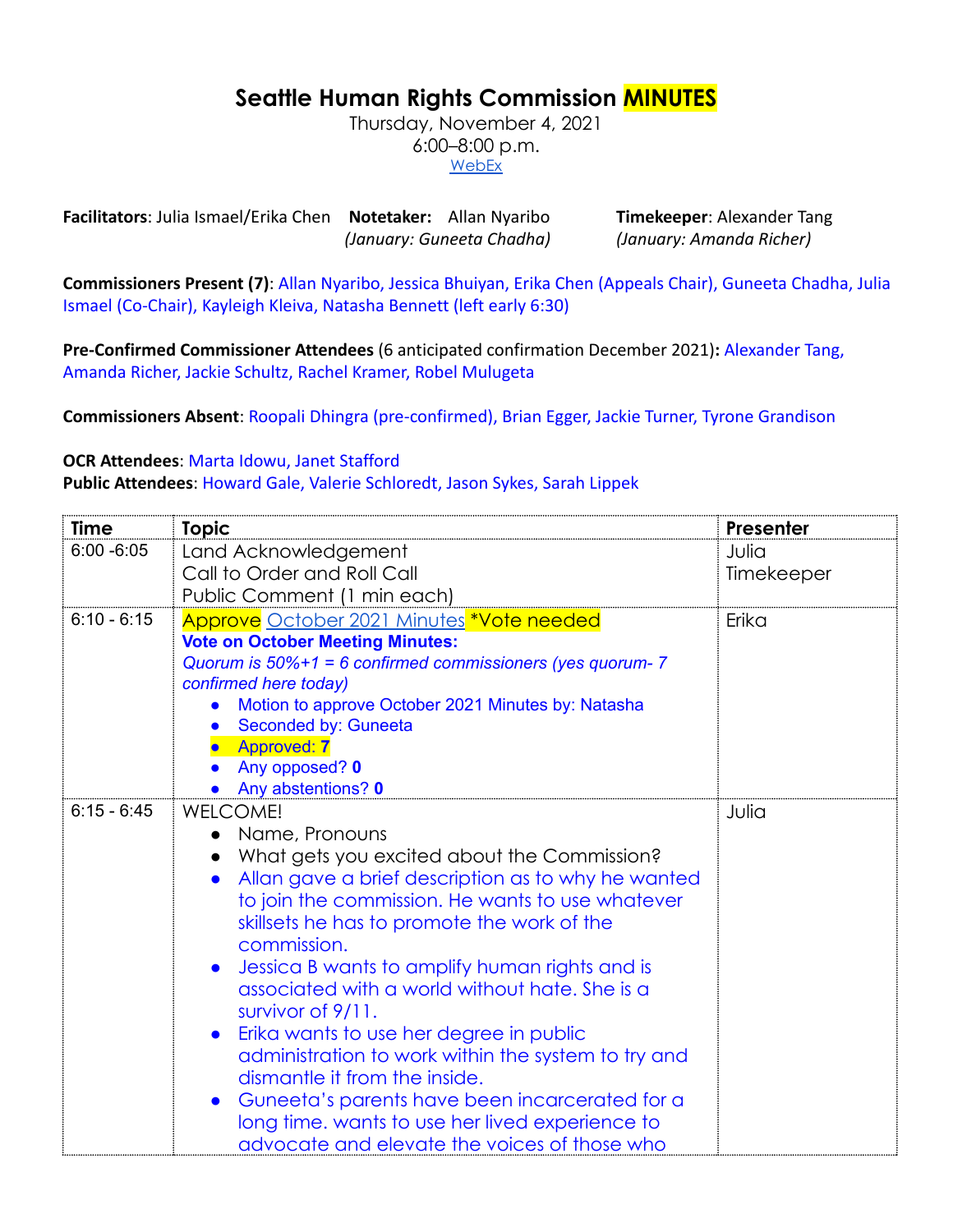|               | have had an experience of incarceration through<br>storytelling.<br>Kayleigh studied human rights in Europe and is<br>excited to be a part of the Appeals committee<br>wanting to localize her experiences.<br>Alex joined the commission and was inspired by the<br>protests in Hong kong and wants to bring his<br>experiences to Seattle and propagate them to a<br>wider audience.<br>Amanda is excited to work with the talent on the<br>commission. Wants to use her lived experiences of<br>vulnerability to bring compliance to the city of<br>seattle to save lives. She has been in vulnerable<br>experiences.<br>Jackie is excited to join the commission. Has worked<br>in non profits for the past 20 years. Works for a<br>foundation now wants to<br>Rachel is excited to join the commission. Been an<br>organizer outside the system and wants to<br>interrogate partnerships within groups and is<br>interested in group dynamics.<br>Robel is excited about the new experience with a<br>new mayor. Wants to use the commission as an<br>accountability mechanism to the administration.<br>Julia wants the commission to build on the existing<br>relationships. Is excited about the commission<br>because of the ability to really talk about policy,<br>about saving lives all the way to the legislature.<br>Wants to bridge the gap between policy and city<br>government to advocate for people. |                      |
|---------------|----------------------------------------------------------------------------------------------------------------------------------------------------------------------------------------------------------------------------------------------------------------------------------------------------------------------------------------------------------------------------------------------------------------------------------------------------------------------------------------------------------------------------------------------------------------------------------------------------------------------------------------------------------------------------------------------------------------------------------------------------------------------------------------------------------------------------------------------------------------------------------------------------------------------------------------------------------------------------------------------------------------------------------------------------------------------------------------------------------------------------------------------------------------------------------------------------------------------------------------------------------------------------------------------------------------------------------------------------------------------------------------------------------------------------|----------------------|
| $6:45 - 6:50$ | <b>FUTURE FACING:</b><br>City of Seattle 20 year Comprehensive Plan Major<br>Update<br>Julia and Natasha attended the meeting and were<br>given time to participate and contribute to the<br>reimaging of the next 25 years of growth for the city<br>of Seattle.<br><b>Reminder to nominate for SHRC Co-Chairs</b><br>Julia reminded commissioners to volunteer<br>themselves for the position of co chair.<br>Update on interviews that were held on 11/14/2021.<br>Gave a description of the candidates they<br>interviewed. Information was shared about the<br>candidate and a vote was proposed.<br>The candidate was accepted as a new<br>commissioner pending administrative issues.                                                                                                                                                                                                                                                                                                                                                                                                                                                                                                                                                                                                                                                                                                                               | Julia and<br>Natasha |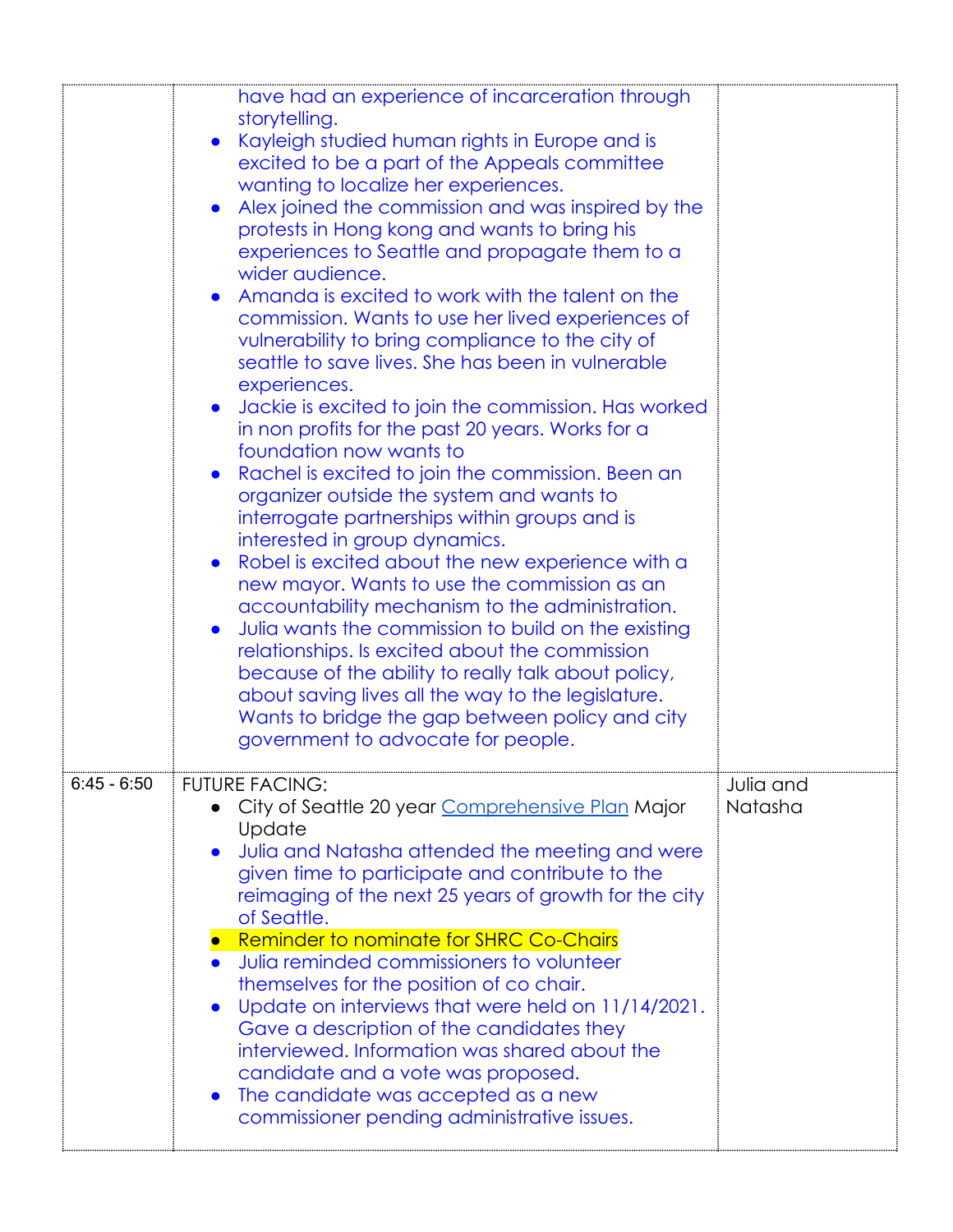| $6:50 - 7:10$ | POLICE ACCOUNTABILITY:                                                                                  | <b>Howard Gale</b> |
|---------------|---------------------------------------------------------------------------------------------------------|--------------------|
|               | Community Police Commission (CPC) October 12th                                                          | (Guest,            |
|               | Community Engagement meeting update                                                                     | SeattleSTOP),      |
|               | Dr. Howard Gale decried being overwhelmed with                                                          | Jason Sykes        |
|               | facts and information not enabling accountability                                                       | (Guest)            |
|               | within the policing system He said that the                                                             |                    |
|               | information they were given was false information.                                                      |                    |
|               | He gave a breakdown of the federal Consent                                                              |                    |
|               | Decree and its mandates. He gave examples of                                                            |                    |
|               | how the consent decrees are broken citing police                                                        |                    |
|               | actions during the protests last summer. Gave some                                                      |                    |
|               | solution to the commission on how to stop police                                                        |                    |
|               | brutality by holding a citywide town hall.                                                              |                    |
|               | 1) Convene a citywide town hall on policing,                                                            |                    |
|               | focusing on police accountability. This would need                                                      |                    |
|               | to occur over multiple days and in multiple forums,                                                     |                    |
|               | including in person and via videoconference.                                                            |                    |
|               | Widespread publicity and outreach would be                                                              |                    |
|               | necessary. A tentative start to this could be over                                                      |                    |
|               | MLK holiday weekend (January 15-17, 2022). This                                                         |                    |
|               | would be especially appropriate given the recent                                                        |                    |
|               | request from CM Herbold to provide the SHRC                                                             |                    |
|               | \$100K to initiate both a community engagement                                                          |                    |
|               | and review of our current police accountability                                                         |                    |
|               | system. (2) Initiate a review of specific cases where<br>SPD actions inflicted serious harm or death on |                    |
|               | people: this could entail anything from an informal                                                     |                    |
|               | review using local experts (including people who                                                        |                    |
|               | have investigatory experience and formerly worked                                                       |                    |
|               | for the Seattle Office of Inspector General/OIG) to                                                     |                    |
|               | contracting with professional entities that specialize                                                  |                    |
|               | in these reviews, or a mix of both                                                                      |                    |
|               | Sarah was a former commissioner. Gave a brief                                                           |                    |
|               | history of her professional experience as a civil rights                                                |                    |
|               | litigator. Highlighted the hidden nature of police                                                      |                    |
|               | sexual violence and how it is not higlighted in                                                         |                    |
|               | various forums especially the police accountability                                                     |                    |
|               | process.                                                                                                |                    |
|               | From Sarah in the chat: "I would be VERY<br>$\circ$                                                     |                    |
|               | grateful to work with anyone from this group                                                            |                    |
|               | who wants to reach out. My email is:                                                                    |                    |
|               | lippek@protonmail.com; Phone #                                                                          |                    |
|               | 206-931-5767 (Signal enabled) - feel free to                                                            |                    |
|               | text anytime"                                                                                           |                    |
|               | From Jason in the chat: "I'm at<br>$\circ$                                                              |                    |
|               | jasonbsykes@gmail.com if anyone has                                                                     |                    |
|               | questions about how amicus status works!"                                                               |                    |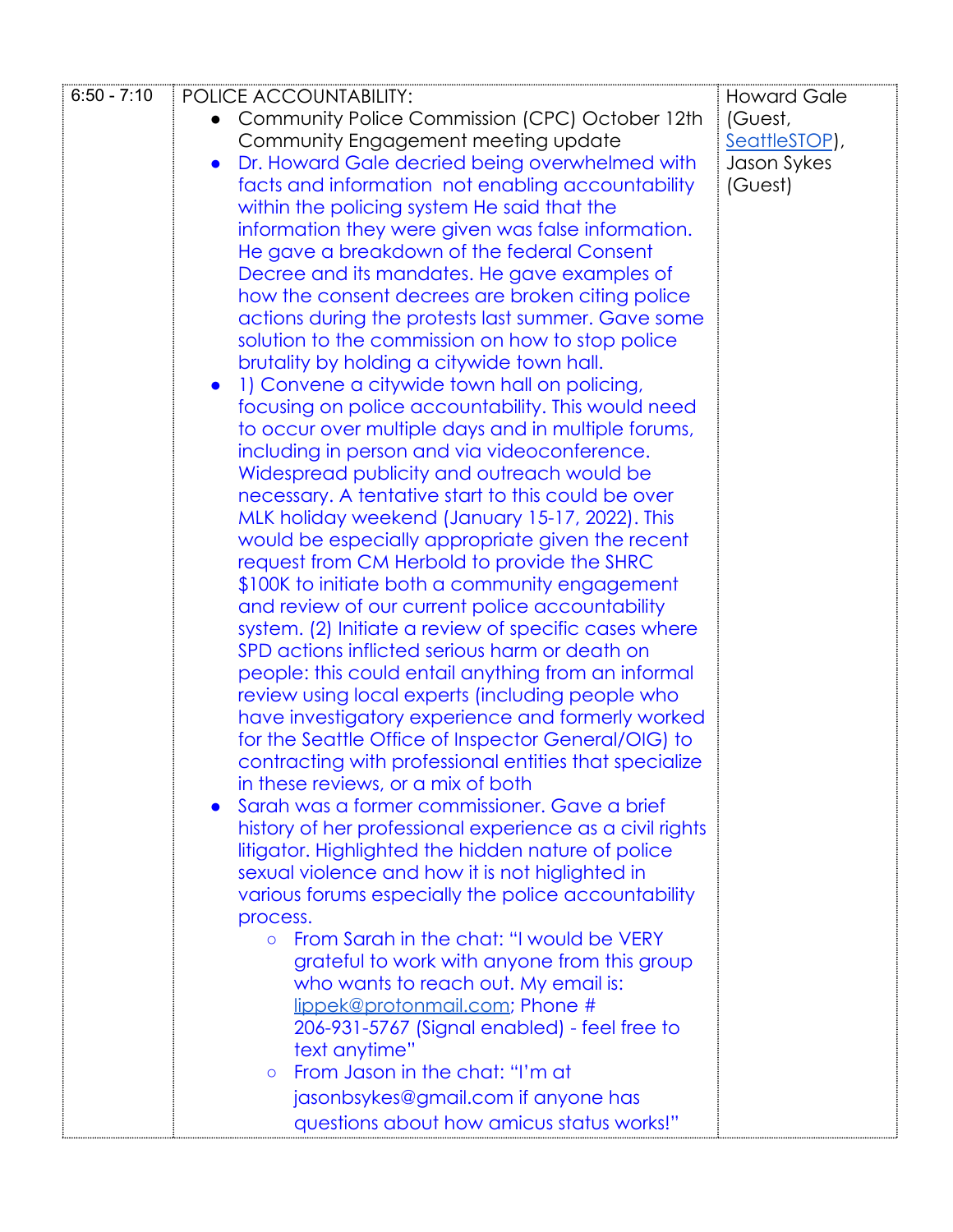|               | From Howard in the chat: "anyone can reach<br>$\circ$              |                     |
|---------------|--------------------------------------------------------------------|---------------------|
|               | me via hjgale@gmail.com 206-548-5665"                              |                     |
|               | Call for Police Accountability liaison                             |                     |
|               | Roopali, Robel, Kayleigh<br>$\circ$                                |                     |
|               | maybe Tyrone, Rachel, Erika<br>$\circ$                             |                     |
|               |                                                                    |                     |
| $7:10 - 7:20$ | SUPPORT & ADVOCACY:                                                |                     |
|               | <b>Houselessness Letter</b>                                        | Amanda              |
|               | Amanda gave an update on the letter. Giving a list                 | and Tyrone          |
|               | of resources that they are trying to put together in               | <b>Tyrone</b>       |
|               | collaboration with other stakeholders. She stressed                |                     |
|               | on the urgency needed to get the message out.                      | Julia<br>$\bigcirc$ |
|               | Eviction moratorium is ending                                      |                     |
|               | 25 percent of Washington residents facing<br>$\circ$               |                     |
|               | eviction                                                           |                     |
|               | Who can help Amanda?                                               |                     |
|               | Julia & Allen<br>$\circ$                                           |                     |
|               | BEST Human Trafficking Poster Campaign request                     |                     |
|               | Postponing this conversation for time. Move<br>$\circ$             |                     |
|               | to Jan or our next meeting.                                        |                     |
|               | Call for Human Trafficking liasion                                 |                     |
|               | Amanda is interested. Will connect with                            |                     |
|               |                                                                    |                     |
|               | Tу.                                                                |                     |
| $7:20 - 7:35$ | EVENT:                                                             | (Erika)             |
|               | Human Rights Day Updates and requests                              | Rachel, Guneeta,    |
|               | Julia suggests - we are all planning the event                     | Alex                |
|               | planning committee now                                             |                     |
|               | Guneeta says there are a couple tasks they would<br>like help with |                     |
|               | Julia offered to be moderator, but open to                         |                     |
|               | others taking on that responsibility                               |                     |
|               | Creating the "run of show"<br>$\circ$                              |                     |
|               | Jessica has opened it and shared                                   |                     |
|               | previous years'                                                    |                     |
|               | Julia might be able to look at it                                  |                     |
|               | Erika suggested reaching out to Aaron                              |                     |
|               | Oravillo for help as well                                          |                     |
|               | Communication - sharing the event<br>$\circ$                       |                     |
|               | information. The link went live yesterday.                         |                     |
|               | https://seattlehumanrightsday2021.eventbrite                       |                     |
|               | <u>.com</u>                                                        |                     |
|               | Contribute/suggest questions to ask the<br>$\circ$                 |                     |
|               | panelists - hoping to start this process in the                    |                     |
|               | next week or two<br>Julia will help. Maybe Natasha as well?        |                     |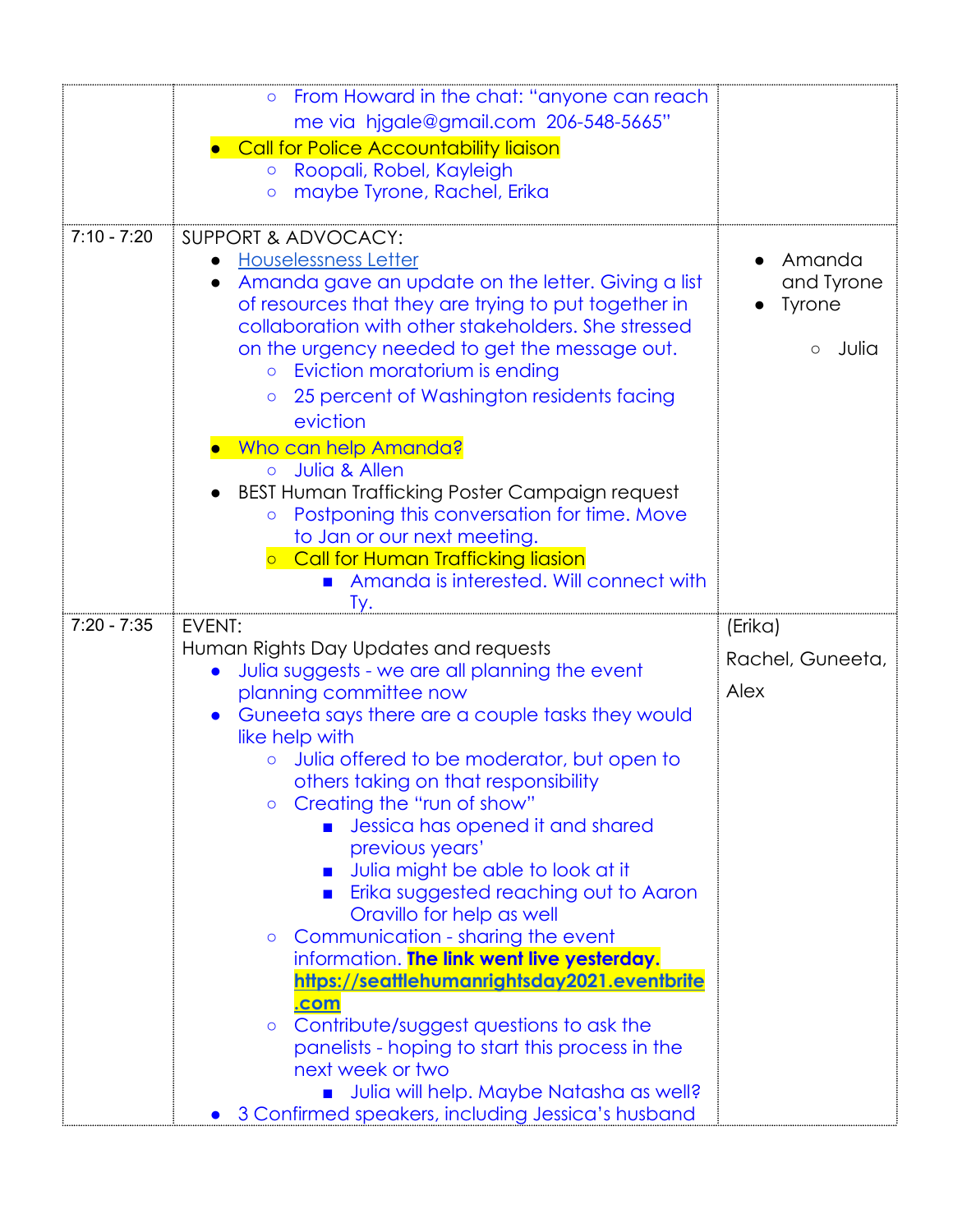|               | City and SHRC had a good conversation<br>$\circ$<br>about conflict of interest. He was brought on<br>in his expert capacity.<br>Award nominations link set up and published on our<br>website. Please everybody share it with your<br>networks.<br>Nona will also be sharing it<br>$\circ$<br><b>Nominations are due 11/20</b><br>$\circ$<br>https://docs.google.com/forms/d/e/1FAIpQL<br>$\circ$<br>SdIJDsSvsoTKZrCfJkFK0GoPu2VBdc w1A5m1b<br>nGSi44xxx0w/viewform |       |
|---------------|---------------------------------------------------------------------------------------------------------------------------------------------------------------------------------------------------------------------------------------------------------------------------------------------------------------------------------------------------------------------------------------------------------------------------------------------------------------------|-------|
|               | Events committee needs 2 more people to help<br><b>PLEASE</b><br><b>o</b> Kayleigh                                                                                                                                                                                                                                                                                                                                                                                  |       |
|               | Nona is creating the social media posts. <b>Everybody</b><br>please commit to resharing it at least 1 time.<br>Can we send an invite to all of the people who<br>registered last year?                                                                                                                                                                                                                                                                              |       |
|               | Can we/do we use the marketing tools through<br>Eventbrite?<br>Town Hall will also send it out to their 30-40k<br>subscribers<br>And the UW Center on Human Rights will also send it<br>around too                                                                                                                                                                                                                                                                  |       |
| $7:35 - 7:40$ | THE BIZNIZ:                                                                                                                                                                                                                                                                                                                                                                                                                                                         |       |
|               |                                                                                                                                                                                                                                                                                                                                                                                                                                                                     | Julia |
|               | Bylaws! Copies sent, share the review process                                                                                                                                                                                                                                                                                                                                                                                                                       |       |
|               | November 22nd: Complete Bylaws review                                                                                                                                                                                                                                                                                                                                                                                                                               |       |
|               | Please read it; important that you feel invited to<br>$\bullet$<br>participate                                                                                                                                                                                                                                                                                                                                                                                      |       |
| $7:40 - 7:55$ | <b>SOCR UPDATES:</b><br>5-commission updates                                                                                                                                                                                                                                                                                                                                                                                                                        | Marta |
|               | ○ Meeting November 10- Julia will be there<br>Dec 10 (changed from Dec 8) appointment date<br>Reminder WA state human rights commission<br>meeting to set up                                                                                                                                                                                                                                                                                                        |       |
|               | <b>Reminder New Green Deal contacts and requests</b><br>for a meeting<br>Marta has to take some time off to take care of a                                                                                                                                                                                                                                                                                                                                          |       |
|               | family member, and Janet and Meredith will help<br>while Marta is out on family medical leave. Out all<br>of December and coming back into town in<br>January.                                                                                                                                                                                                                                                                                                      |       |
|               | <b>Commissioner Emails</b>                                                                                                                                                                                                                                                                                                                                                                                                                                          |       |
| $7:55 - 8:00$ |                                                                                                                                                                                                                                                                                                                                                                                                                                                                     |       |
|               | ANNOUNCEMENTS:<br><b>Commissioner Announcements</b>                                                                                                                                                                                                                                                                                                                                                                                                                 | Erika |
|               | November 10th, 5:30-7:30 sponsor is Immigrant and<br>Refugee Commission, 5-Commission Meeting                                                                                                                                                                                                                                                                                                                                                                       | All   |